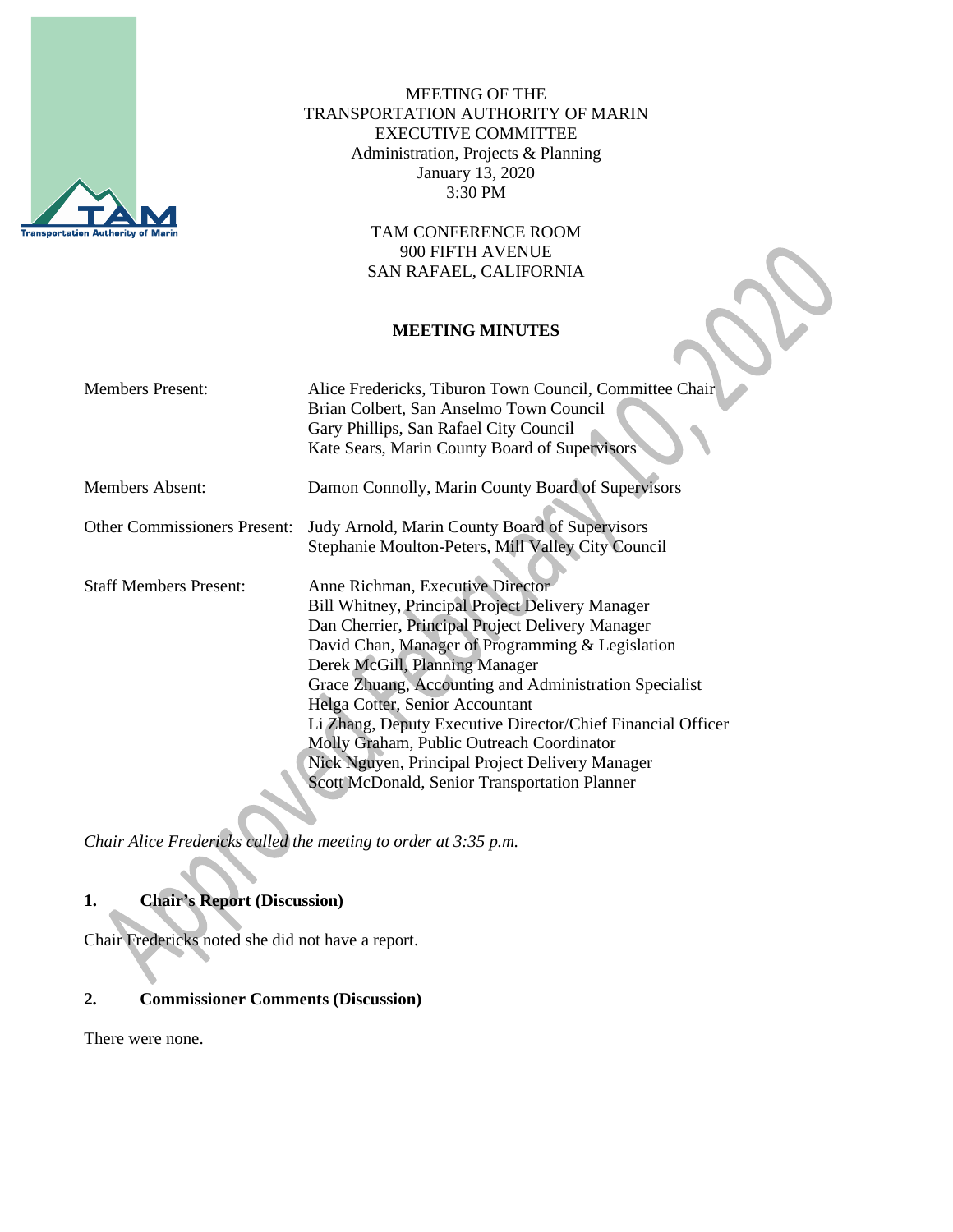#### **3. Executive Director's Report (Discussion)**

Executive Director (ED) Anne Richman provided information on staff's coordination with the Bay Area Air Quality Management District (BAAQMD) at a recent Marin Public Works Association (MPWA) meeting regarding funding opportunities and upcoming grants. She also provided an update on Phase 1 of the Ramp Metering project, her participation in the FASTER (Freedom, Affordability, Speed, Transparency, Equity, Reliability) Technical Advisory Group, her attendance at the annual Focus on the Future Conference, the ribbon-cutting ceremony for a portion of the Marin Sonoma Narrows project that was held on December 11, 2019, numerous outreach opportunities in which TAM participated, and the annual fundraising effort for 10000 Degrees during TAM's 2019 holiday party.

## **4. Open time for public expression**

No one from the public came forward to speak.

# **5. Approval of the Minutes from October 14, 2019 Meeting (Action)**

Commissioner Phillips moved to approve the Minutes of the October 14, 2019 meeting, which Commissioner Sears seconded. The motion carried unanimously.

## **6. Review the January 2020 Project Status Report (Action)**

ED Richman discussed the project fact sheets that were included in the packet. she stated that the report would be presented by Principal Project Delivery Managers Nick Nguyen, Bill Whitney, and Dan Cherrier with the request that the Committee review the Project Status Report and refer it to the TAM Board for review and acceptance.

Principal Project Delivery Manager Nick Nguyen started the project presentation to the Committee. Mr. Nguyen discussed the MSN project, the 17-mile High Occupancy Vehicle Lane (HOV), noting that construction has been completed on the segment from San Rafael to Novato, in addition to the Landfill Project, which included new frontage roads and a Class 1 bike path. Mr. Nguyen showed a brief video of the projects.

Mr. Nguyen explained that the final segment in Sonoma is under construction, and he discussed funding shortfalls relating to the final segment in Marin, between Atherton Avenue and Olompali State Park. Mr. Nguyen explained that staff from TAM, MTC and Caltrans are currently discussing strategies to close the funding gap.

Principal Project Delivery Manager Bill Whitney used a slide presentation to provide updates to the North-South Greenway project, including the newly completed bike path from San Pedro Road to the SMART station. Mr. Whitney explained that the project related to the southern section has been put on hold pending completion of the northern segment for reasons relating to funding.

Mr. Whitney explained that the bike lane from Andersen to Rice has been completed and that construction should begin in the spring or summer of 2020 on the segment from Rice Drive to Second Street.

Mr. Whitney provided an update on the Class IV bike lane on Sir Francis Drake Boulevard, noting that the Board has allocated funds for design and construction to complete the connection from Francisco Blvd. East to Andersen Drive. In response to Commissioner Moulton-Peters, Mr. Whitney confirmed the lane would be bi-directional.

Commissioner Phillips noted that the City of San Rafael has a funding shortfall for the downtown segment from Second Street to Rice Drive, albeit the project is substantially funded.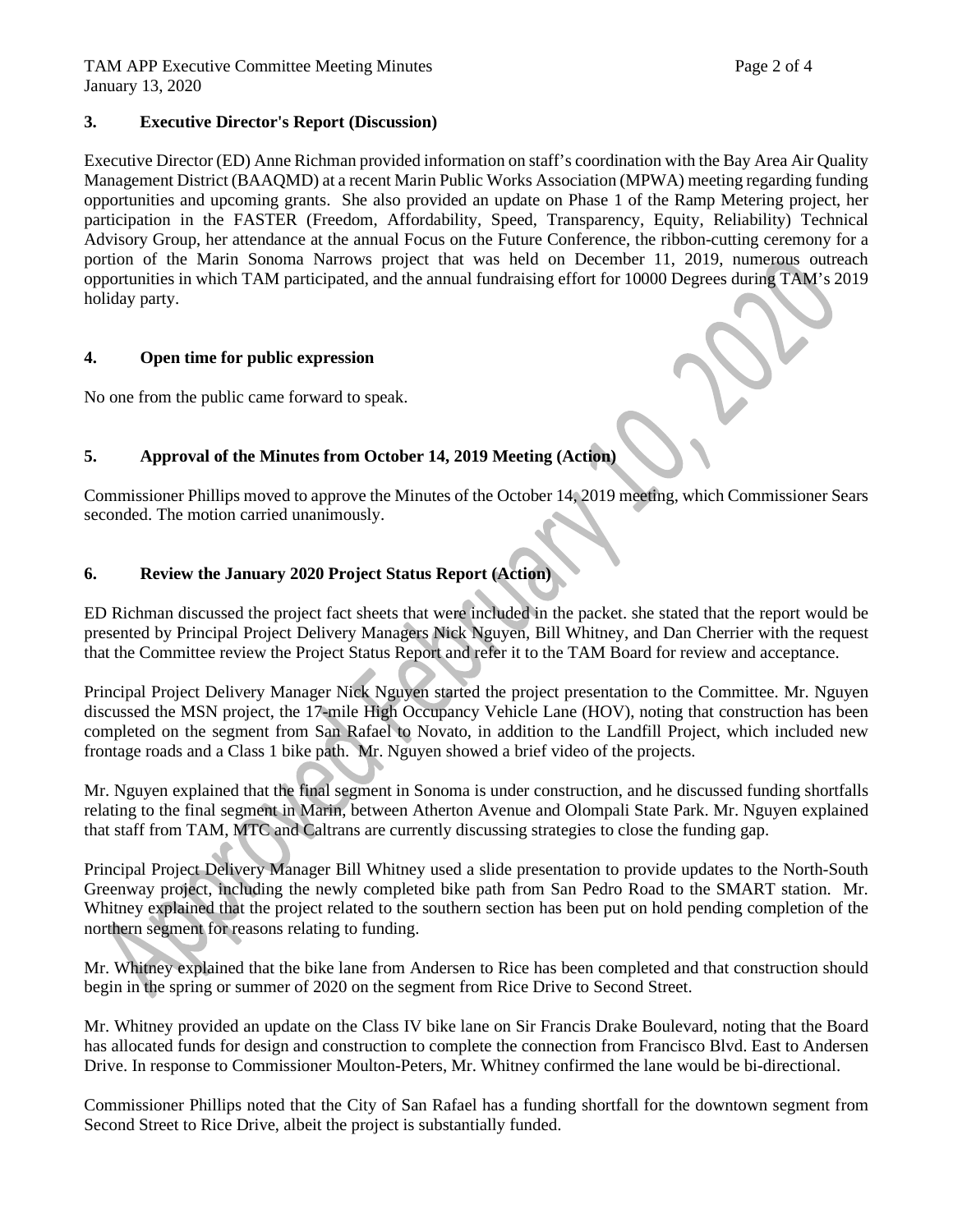TAM APP Executive Committee Meeting Minutes **Page 1 and September 2** and Page 3 of 4 January 13, 2020

Commissioner Moulton-Peters commended Mr. Whitney on his presentation and suggested he included all segments of the North-South Greenway project on the map for the TAM Board meeting.

Principal Project Delivery Manager Dan Cherrier discussed planned improvements to the Bellam Boulevard intersection, including a third lane from the HWY 101 offramp. Mr. Cherrier discussed project delays due to various causes, the expiration of a right of way agreement with the property owner of Marin Square, and possible funding sources.

In response to Commissioner Colbert, Mr. Cherrier stated that staff hopes the design and renegotiation of the right of way agreement will be completed by May 2020.

Commissioner Phillips expressed a hope that the project will be able to proceed, particularly since traffic congestion might be increased on the completion of Marin Square's renovation project.

Mr. Cherrier discussed the three main options under consideration for the Northbound HWY 101 to Eastbound I-580 Direct Connector project, which included a low speed option and a more expensive hillside option.

In response to Commissioner Phillips, Mr. Cherrier confirmed there should be sufficient funds from RM3 for the low speed option, while there would be a shortfall for the hillside option. They also discussed the benefits of considering designs that could not be fully funded and Mr. Cherrier confirmed that the two alternative designs must be considered as part of the environmental process.

Commissioner Phillips discussed whether it would be practical to include an alternative design that could not be funded entirely, and Mr. Cherrier explained that cost is not a primary factor in the environmental process. Commissioner Moulton-Peters discussed the practical reasons for including the third design, noting that the site is not aesthetically pleasing.

Commissioner Sears led a discussion on the possibility of reducing the overall number of design options to present to Caltrans to streamline the process and save time and money.

ED Richman suggested that staff provide more information to the commissioners taking part in the Direct Connector Ad Hoc Committee meeting on February 27, 2020 before approaching Caltrans with a view to reducing the design options for consideration.

In response to Commissioner Phillips, Mr. Cherrier confirmed that Caltrans staff did not raise immediate objections to any of the designs presented early in the process, although they expressed aversion to the low speed option.

Mr. Nguyen provided an update on State Route (SR) 37. He discussed preparations for flooding that have been undertaken, including raising the road by 1 foot, and he confirmed that Caltrans' environmental process for the corridor has been expanded to include the section between Black Point and Sears Point. Mr. Nguyen also discussed a grant that was provided to Marin County by Caltrans for an adaptation study of the segment in Marin.

Mr. Whitney provided an overview of the Measure AA Interchange Study. He explained that the purpose of the study is to identify which interchanges and access routes warrant further studies to pursue future funding for improvements.

Commissioners Sears and Fredericks commented positively on the project status report. Commissioner Colbert suggested shortening the slide presentation for the Board meeting for reasons he discussed. Commissioner Phillips noted that there should be emphasis on how and when projects will be undertaken for the benefit of the general public.